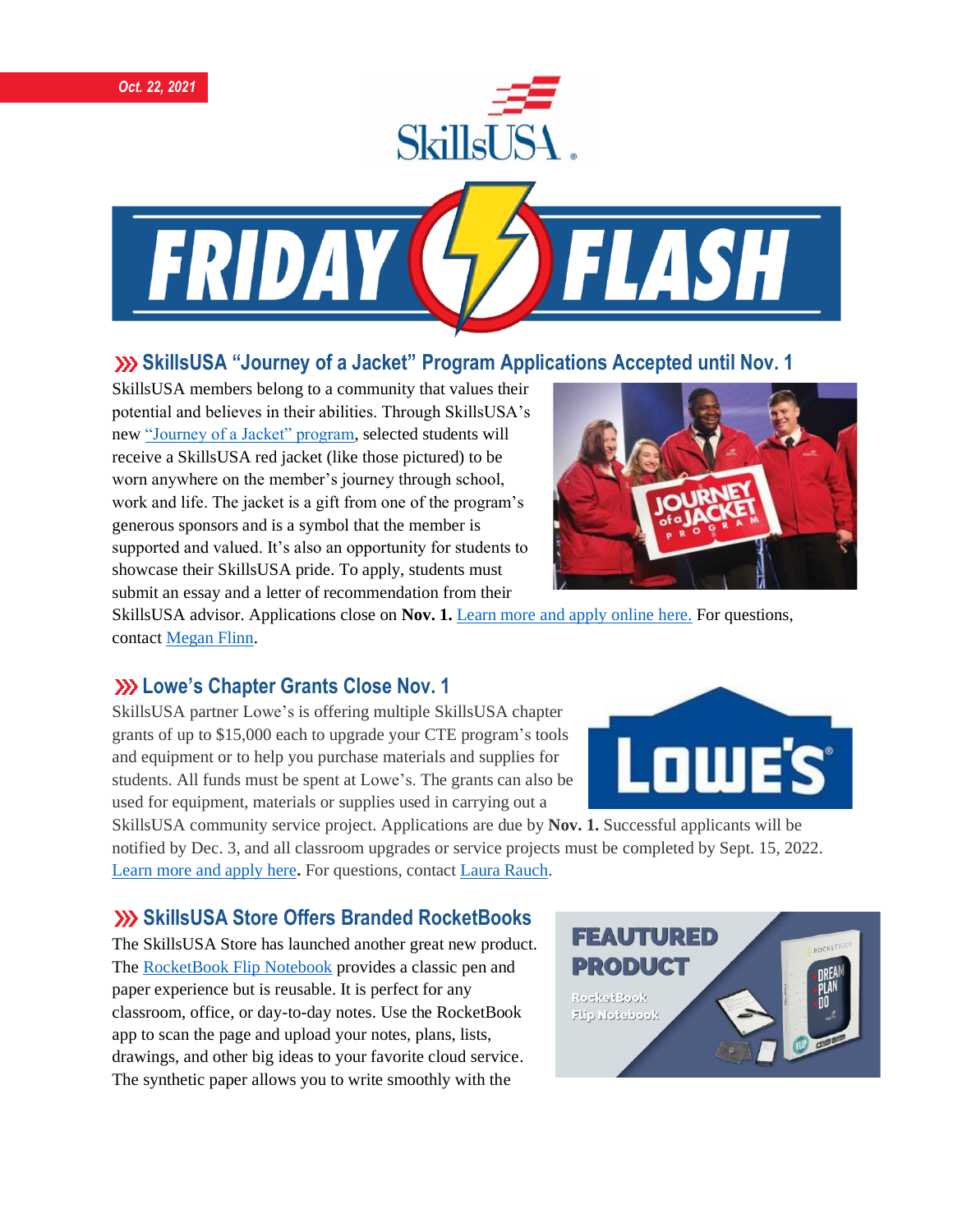included Pilot Frixion pen, upload, and then magically wipe clean with a damp cloth to reuse the pages again and again. Find this and other great products on [The SkillsUSA Store.](https://skillsusastore.mybrightsites.com/products?s%5Bf%5D%5Bc%5D%5B%5D=%2FAdvisor+%26+Chapter+Materials)

### **Educational Resources and Absorb Shopping Carts to Temporarily go Offline**

The [SkillsUSA Absorb shopping cart](https://absorb.skillsusa.org/#/public-dashboard) (for "SkillsUSA Career Essentials" curriculum, certification and assessments) and the [SkillsUSA Educational Resource shopping cart](https://www.skillsusastore.net/) (for official SkillsUSA advisor and student materials, contest guides, books, brochures and more) are undergoing an upgrade and will need to go offline for a period of approximately 48 hours within the next three weeks. (The exact dates are still to be determined.) Please place any essential orders now to avoid any delays. For questions, contact [Marcia](mailto:mstrickland@skillsusa.org)  [Strickland.](mailto:mstrickland@skillsusa.org)

## **Advisor Challenge: Send Us Your Contest Projects!**

Advisors, SkillsUSA is looking for your genius local competition project ideas! Selected projects will be included in our "Hosting a Local Career Competition" guides, publications designed to provide teachers with a turnkey kit for hosting a local event. The top five projects in each career competition will receive a \$100 Lowe's gift card, and the winning submission in each career competition will receive a \$350 Lowe's gift card. The competition closes on **Nov. 15** and the winners will be announced on Dec. 13. You may submit as many projects as you like. All projects must be your original work. [To enter, fill out the form](https://www.skillsusa.org/competitions/2021-skillsusa-career-competition-project/)  [here.](https://www.skillsusa.org/competitions/2021-skillsusa-career-competition-project/)

#### **Local Chapter Challenge: SkillsUSA 2021 Recruitment Week**

Check ou[t SkillsUSA's 2021 Recruitment Week resources](https://www.skillsusa.org/programs/2021-recruitment/) to learn how local chapter leaders can successfully hold a fall recruitment week and engage new members. You'll also find advisor resources to help coach your chapter leaders around recruitment and engagement. After your chapter successfully completes Recruitment Week, apply to earn national recognition and a chance to win a \$500 shopping spree at the SkillsUSA Store! All recognition applications are due by midnight on **Dec. 1.**

#### **Nursing Assistant Expertise on Next Edition of "SkillsUSA Technical Fridays"**

Join us for "SkillsUSA Technical Fridays," SkillsUSA's industry-led initiative for workshops that help teachers develop specific technical skills relevant to their career fields. On Oct. 29 at 4 p.m. ET, the presenter will be Vicky Castillo, MSN, RN, CNE, a CNA instructor,



program coordinator, test examiner, content expert and founder and CEO of FACETS Healthcare Training. The session will focus on achieving excellence in nursing assistant education and offer practical tips on labs, tests and CNA theory. The cost to attend the session is \$10. [Register here.](https://skillsusa.wufoo.com/forms/love-and-logic-and-technical-fridays-registration)

# **XX** Check Out the Wealth of Professional Development This Fall

Please join your fellow advisors at our fall SkillsUSA Professional Development offerings. With upcoming topics like "Career Essentials Implementation Training," "Chapter Excellence Program," "Experiential Activities," and "SkillsUSA Certification Bundle," these sessions can launch the new school year in exciting directions. Learn more about SkillsUSA's offerings on [SkillsUSA's online](https://www.skillsusa.org/events-training/)  [training calendar.](https://www.skillsusa.org/events-training/) Certificates are provided upon completion of each session. [Use this Google Doc](https://docs.google.com/document/d/1d2EvwsmdelNzm-WK7pTGSokJTbWZXcFDOODai32SGzk/edit) to